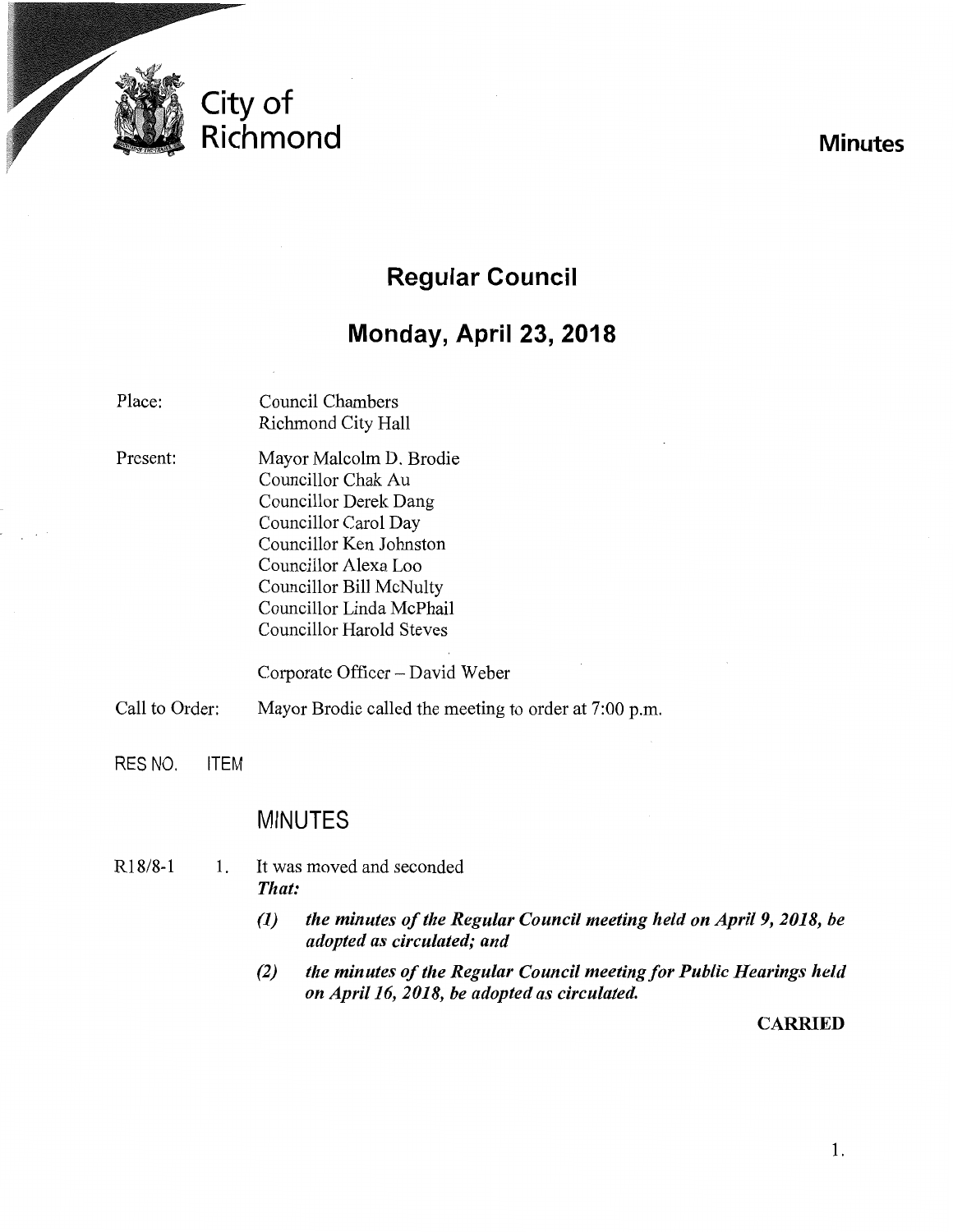

## **Regular Council Monday, April** 23, **2018**

## AGENDA ADDITIONS & DELETIONS

R18/8-2 It was moved and seconded *That the Steveston Unopened Lanes* - *License Agreements Between Richmond Street and Broadway Street from No. 1 Road to 2nd Avenue be added to the Council Agenda as Item No. 19A.* 

CARRIED

## COMMITTEE OF THE WHOLE

R18/8-3 2. It was moved and seconded *That Council resolve into Committee of the Whole to hear delegations on agenda items (7:02p.m.).* 

**CARRIED** 

- 3. Delegations from the floor on Agenda items- None.
- R18/8-4 4. It was moved and seconded *That Committee rise and report (7:02 p.m.).*

### CARRIED

## CONSENT AGENDA

R18/8-5 5. It was moved and seconded *That Items No.6 through No. 18 be adopted by general consent.* 

CARRIED

## 6. COMMITTEE MINUTES

### *That the minutes of:*

*(1) the Community Safety Committee meeting held on April 10, 2018;*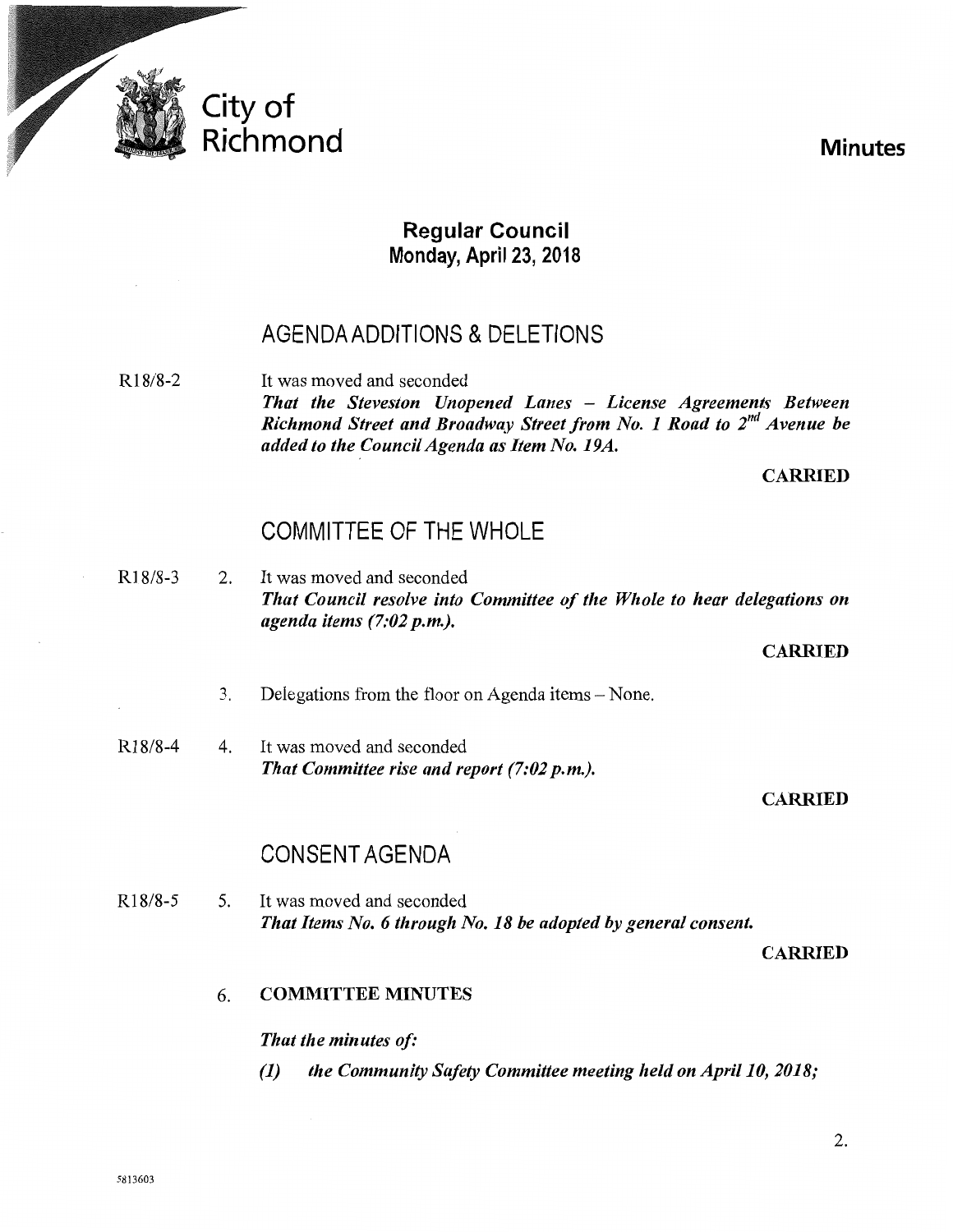

## **Regular Council Monday, April 23, 2018**

- *(2) the General Purposes Committee meetings held on April 9, 2018 and April16, 2018;*
- *(3) the special Finance Committee meeting held on April16, 2018;*
- *(4) the Planning Committee meeting held onApril17, 2018;*
- *(5) the Public Works and Transportation Committee meeting held on April18, 2018; and*
- *(6) the Council/School Board Liaison Committee meeting held on March 7, 2018;*

*be received for information.* 

### ADOPTED ON CONSENT

- 7. TOUCHSTONE FAMILY ASSOCIATION RESTORATIVE JUSTICE ANNUAL PERFORMANCE OUTCOME EVALUATION REPORT (File Ref. No. 03-1000-05-069) (REDMS No. 5766682 v.2)
	- *(1) That the staff report titled "Touchstone Family Association Restorative Justice Annual Performance Outcome Evaluation Report" dated March 12, 2018 from the Acting Senior Manager, Community Safety Policy* & *Programs and Licencing, be received for information;*
	- *(2) That a letter be written to the Minister of Public Safety and Solicitor General and the Attorney General highlighting successes of the Restorative Justice Program in Richmond and the need for sustainable funding; and*
	- *(3) That staff examine the possibility of promoting the Restorative Justice Program at the annual Union of British Columbia Municipalities convention and report back.*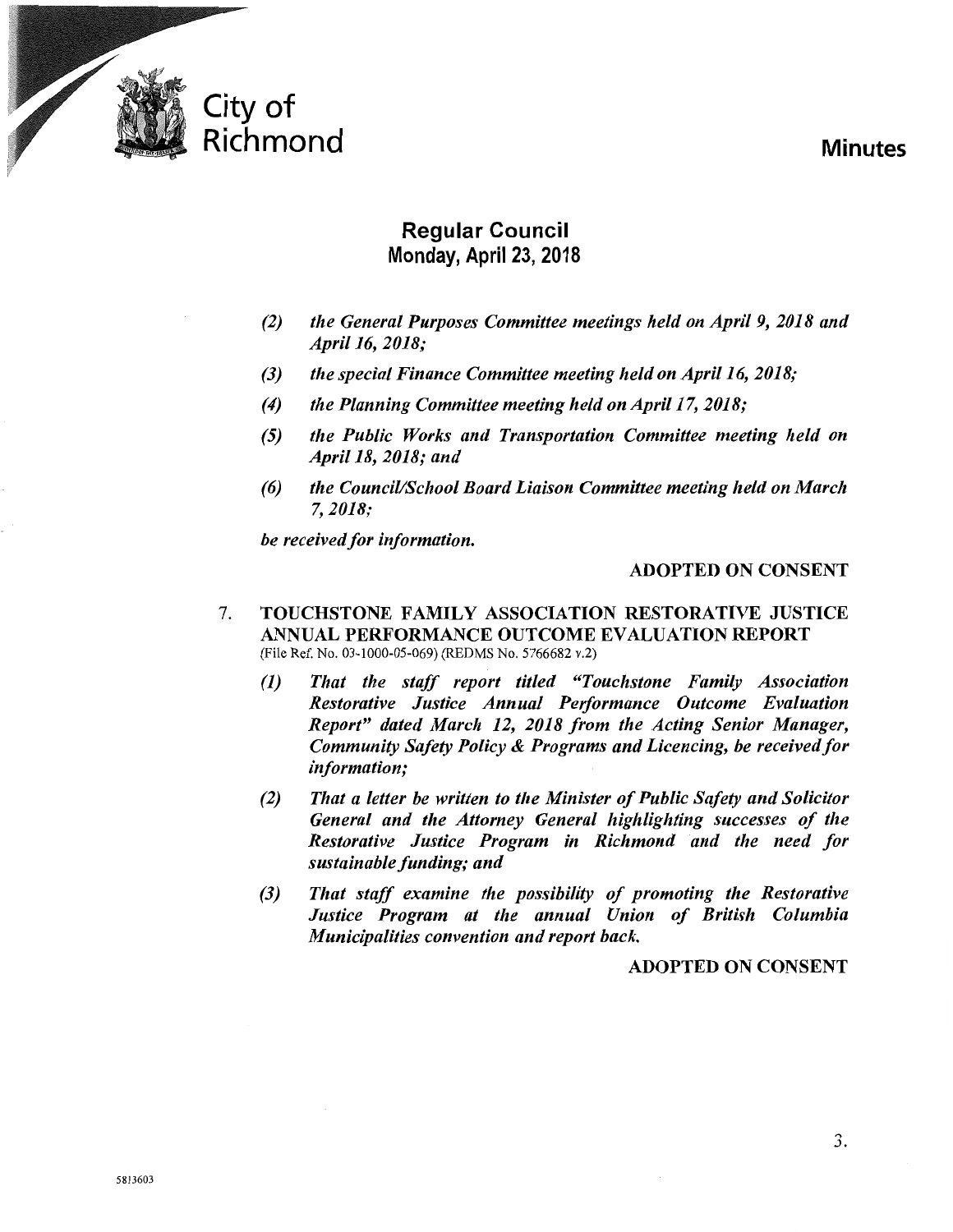

## **Regular Council**  Monday, April 23, 2018

### 8. PHOENIX NET LOFT PRESERVATION (File Ref. No. 06-2025-20-013) (REDMS No. 5698772 v. 11)

*That staff be authorized to proceed with Phoenix Net Loft Preservation construction as described in the staff report titled "Phoenix Net Loft Preservation," dated March 29, 2018,from the Director, Engineering.* 

### ADOPTED ON CONSENT

## 9. RIVER ROAD - PROPOSED IMPLEMENTATION OF SELECTED ROAD SAFETY MEASURES

(File Ref. No. 10-6450-09-01) (REDMS No. 5783853 v. 6)

- *(1) That the proposed road safety measures on River Road between No. 6 Road and Westminster Highway as outlined in the staff report titled ''River Road* - *Proposed Implementation of Selected Road Safety Measures", dated Apri/3, 2018 from the Director, Transportation, be endorsed for implementation prior to Fal/2018; and*
- *(2) That resident input be considered wherever possible and implemented when considering the proposed road safety measures, and that staff undertake a field meeting with the residents.*

### ADOPTED ON CONSENT

10. ANNUAL PROPERTY TAX RATES (2018) BYLAW NO. 9835 (File Ref. No. 03-0925-01; 12-8060-20-009835) (REDMS No. 5736584; 5736962; 5804868)

*That the Annual Property Tax Rates (2018) Bylaw No. 9835 be introduced and given first, second and third readings.* 

### ADOPTED ON CONSENT

11. APPLICATION BY KANARIS DEMETRE LAZOS FOR A HERITAGE ALTERATION PERMIT AT 12111 3<sup>RD</sup> AVENUE {STEVESTON HOTEL)

(File Ref. No. HA 18- 804880) (REDMS No. 5794211)

*That a Heritage Alteration Permit, which would permit the removal of decorative shutters and the replacement of all the upper-storey windows of the protected heritage property at 12111 3'd Avenue, he issued.*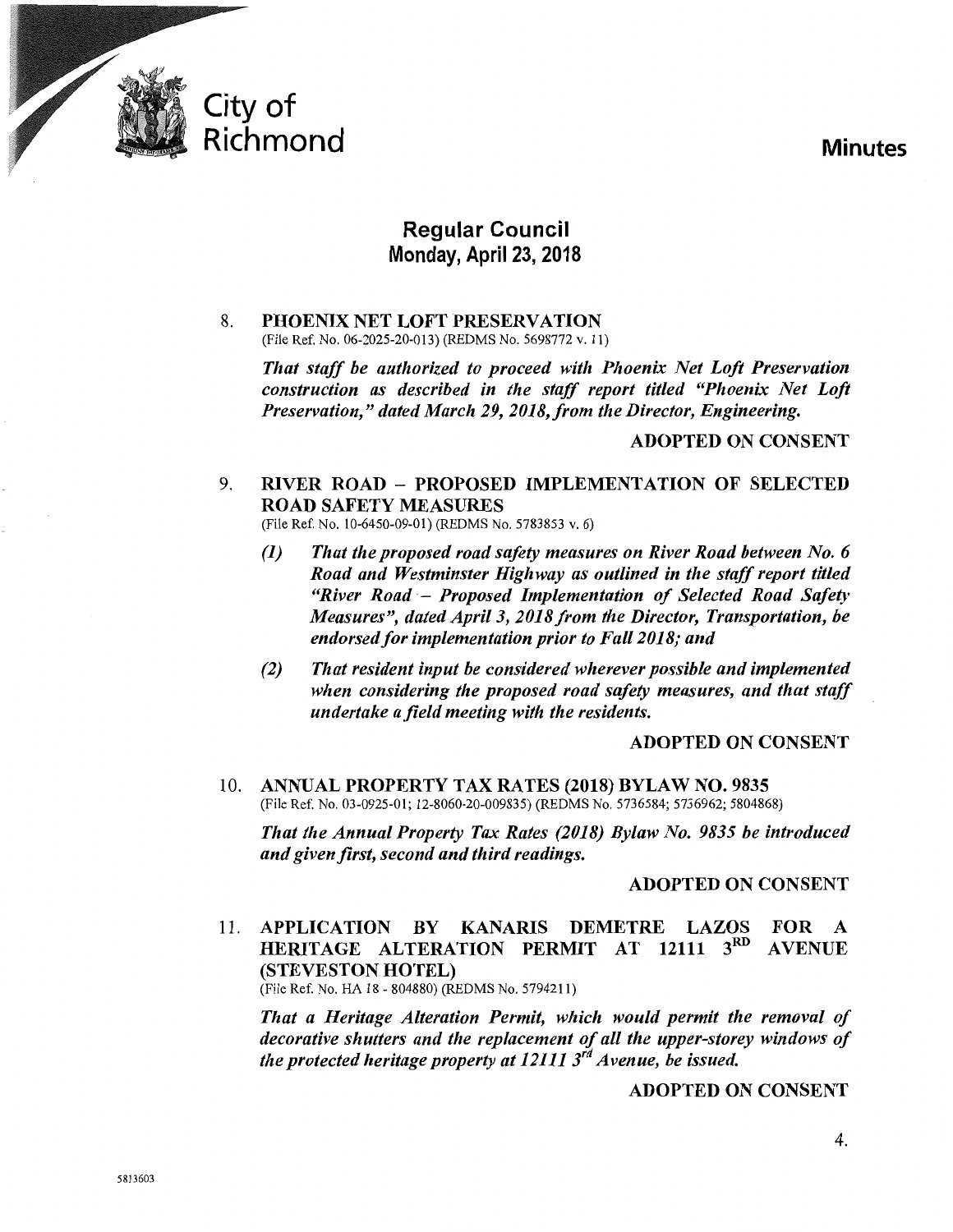

## **Regular Council Monday, April23, 2018**

12. APPLICATION BY RAV BAINS FOR REZONING AT 3991/3993 LOCKHART ROAD FROM "SINGLE DETACHED (RS1/E)" TO "SINGLE DETACHED (RS2/B)"

(File Ref. No. 12-8060-20-009852, RZ 17-774722) (REDMS No. 5750684; 5781649)

*Tltat Richmond Zoning Bylaw 8500, Amendment Bylaw 9852, for tlte rezoning of 3991/3993 Lock/tart Road from "Single Detached (RSJ/E)" to "Single Detached (RS2/B) ", be introduced and given first reading.* 

ADOPTED ON CONSENT

13. APPLICATION BY MATTHEW CHENG ARCHITECT INC. FOR REZONING AT 8280/8282 AND 8300/8320 NO.3 ROAD FROM "TWO-UNIT DWELLINGS (RD1)" TO "LOW DENSITY TOWNHOUSES (RTL4)"

(File Ref. No. 12-8060-20-009856, RZ 16-733565) (REDMS No. 5788183; 5789749)

*Tltat Richmond Zoning Bylaw 8500, Amendment Bylaw 9856, for tlte rezoning of 8280/8282 and 8300/8320 No. 3 Road from "Two-Unit Dwellings (RD1)" to "Low Density Townhouses (RTL4)", be introduced and given first reading.*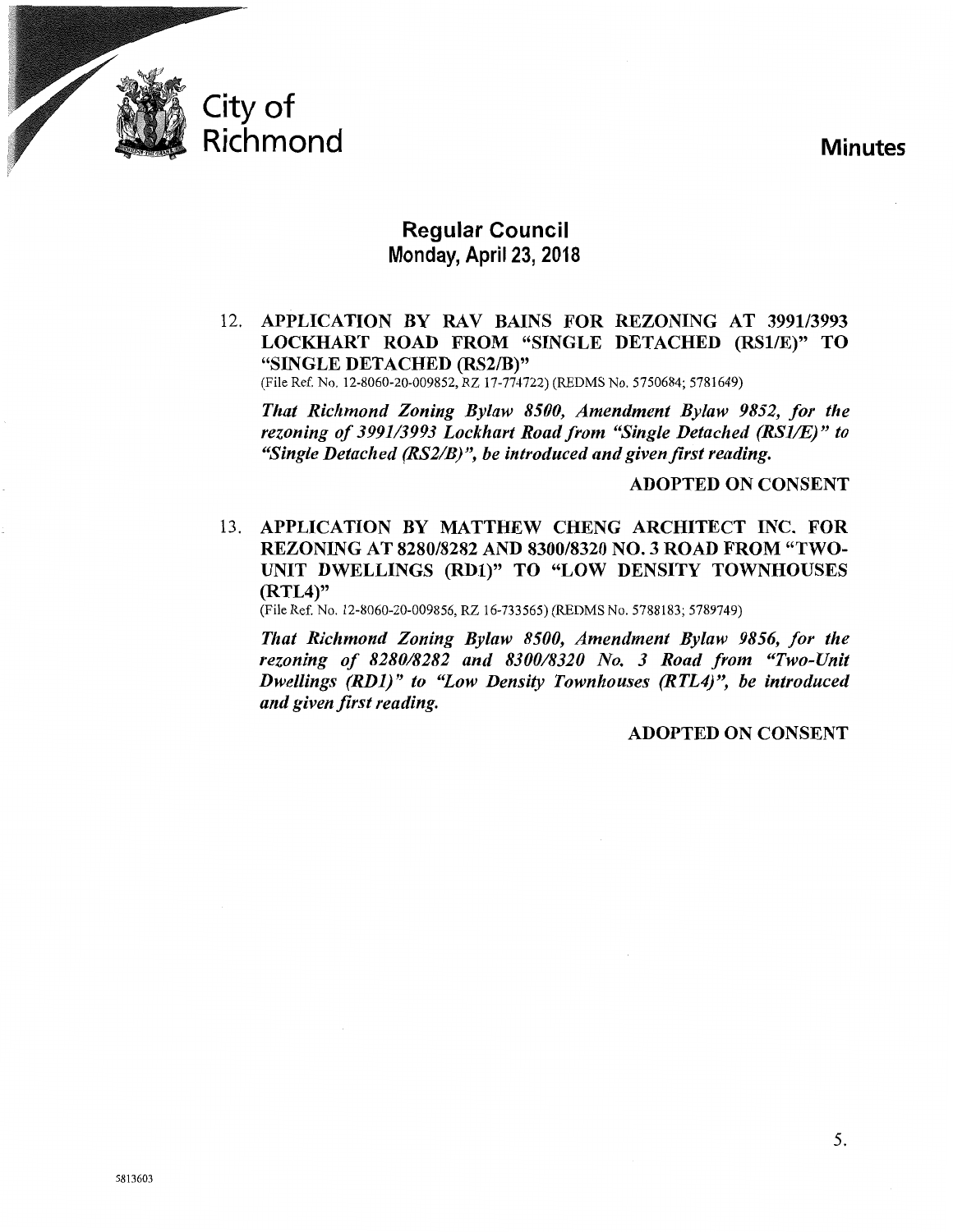

## **Regular Council Monday, April** 23, **2018**

### 14. PROPOSED CITY RESPONSE TO STRATA REDEVELOPMENT (File Ref. No. 08-4057-00; 12-8060-20-009858) (REDMS No. 5772450 v. 10; 5802338; 5802033)

- *(1) Tltat tlte staff report titled "Proposed City Response to Residential Strata Redevelopment" dated April 5, 2018, from the Manager, Policy Planning be received for information;*
- *(2) Tltat staff be directed to only commence processing development applications for sites occupied by a pre-existing multiple-family residential strata building where there is a written record of tlte Supreme Court ruling confirming wind-up of the strata corporation, or wltere there is a written record of 100% support from all owners of a strata with fewer titan 5 units, and, in either case, where*  information is provided related to the building's condition and *confirmation has been provided on the developer's relocation assistance to any owner not in support of the strata wind-up; and*
- *(3) Tltat a letter be sent to tlte Premier of British Columbia, and tlte Minister of Municipal Affairs and Housing, with copies to all Richmond Members of the Legislative Assembly, and the Leader of the Third Party, and the Leader of the Official Opposition, requesting that the Province review the provisions of Bill 40 which enables windup of a strata corporation with less than unanimous support from strata owners.*

### ADOPTED ON CONSENT

## 15. TRAFFIC SAFETY ADVISORY COMMITTEE - PROPOSED 2018 INITIATIVES

(File Ref. No. 01-0100-30-TSAD1-01) (REDMS No. 5702321)

- *(1) Tltat the proposed 2018 initiatives for tlte Traffic Safety Advisory Committee, as outlined in the staff report titled "Traffic Safety Advisory Committee* - *Proposed 2018 Initiatives" dated March 21,*  2018 from the Director, Transportation, be endorsed; and
- *(2) Tltat a copy of tlte above staff report be forwarded to tlte Richmond Council-School Board Liaison Committee for information.*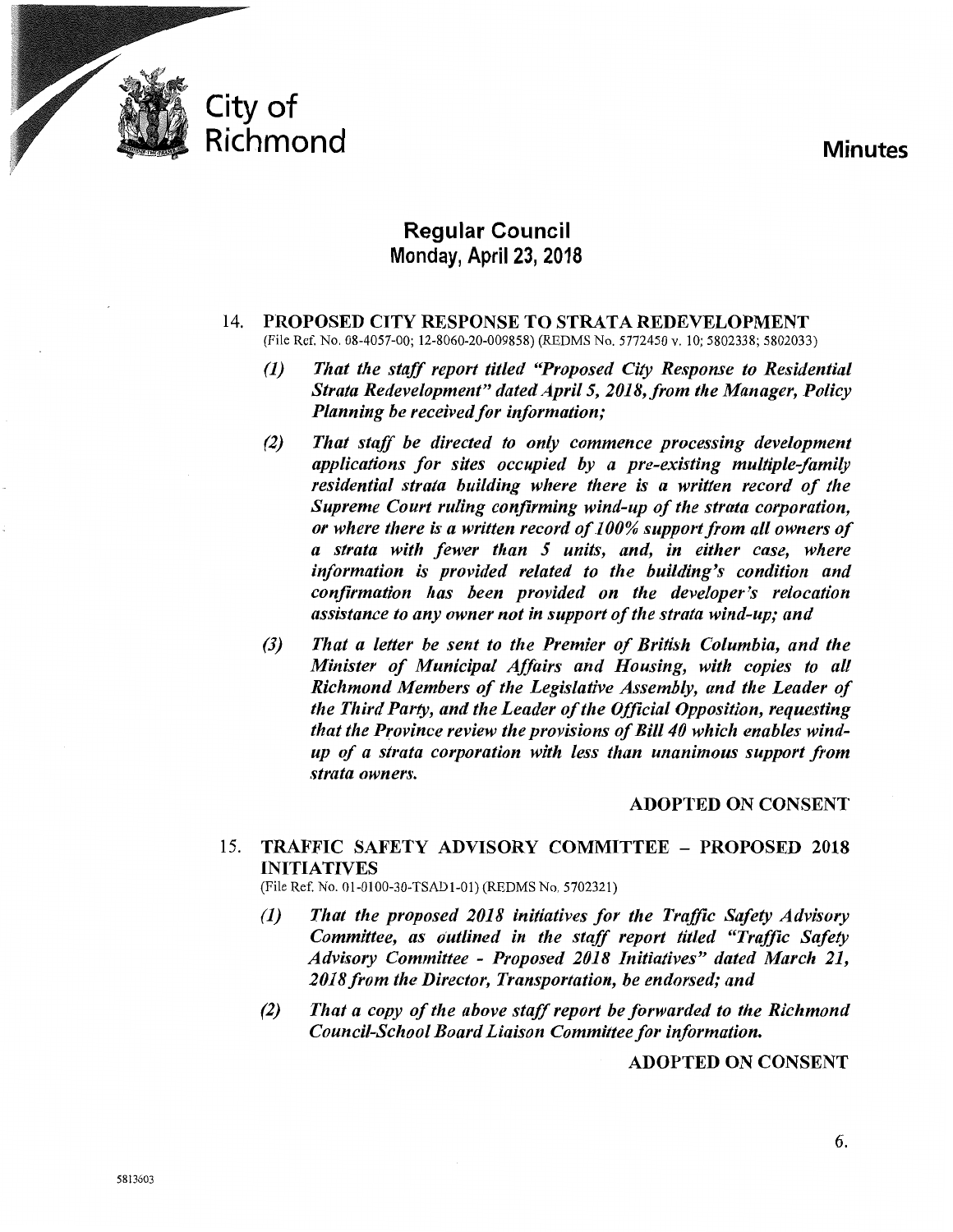

## **Regular Council Monday, April** 23, **2018**

#### 16. INTEGRATED **STRATEGY** RAINWATER RESOURCE MANAGEMENT

(File Ref. No. 10-6060-04-04) (REDMS No. 5709139 v. 3)

- *(1) That the "Integrated Rainwater Resource Management Strategy" as attached to the staff report titled "Integrated Rainwater Resource Management Strategy," dated March 1, 2018 from the Director, Engineering be approved; and*
- *(2) That staff provide further information on the re-use of rainwater for toilet flushing and report back.*

### ADOPTED ON CONSENT

### 17. DIKE MASTER PLAN- PHASE 2 REPORT (File Ref. No. 10-6045-09-01) (REDMS No. 5733629 v.2)

- (1) *That the existing dike alignment in the Dike Master Plan Phase 2 study area (West Dike from Williams Road to Terra Nova and North Dike from Terra Nova to No. 6 Road) continue to be the primary flood protection dike alignment; and*
- *(2) That the work plan identified in the staff report titled Dike Master Plan* - *Phase 2 Report from the Director of Engineering, dated March 21, 2018, be endorsed.*

### ADOPTED ON CONSENT

18. ANNUAL REPORT 2017: RECYCLING AND SOLID WASTE MANAGEMENT

(File Ref. No. 10-6370-01) (REDMS No. 5773340 v.3)

*That the annual report titled, "Report 2017: Recycling and Solid Waste Management- Improving Recycling Quality" be endorsed and Attachment 1 be made available to the community through the City's website and through various communication tools including social media channels and as part of community outreach initiatives.*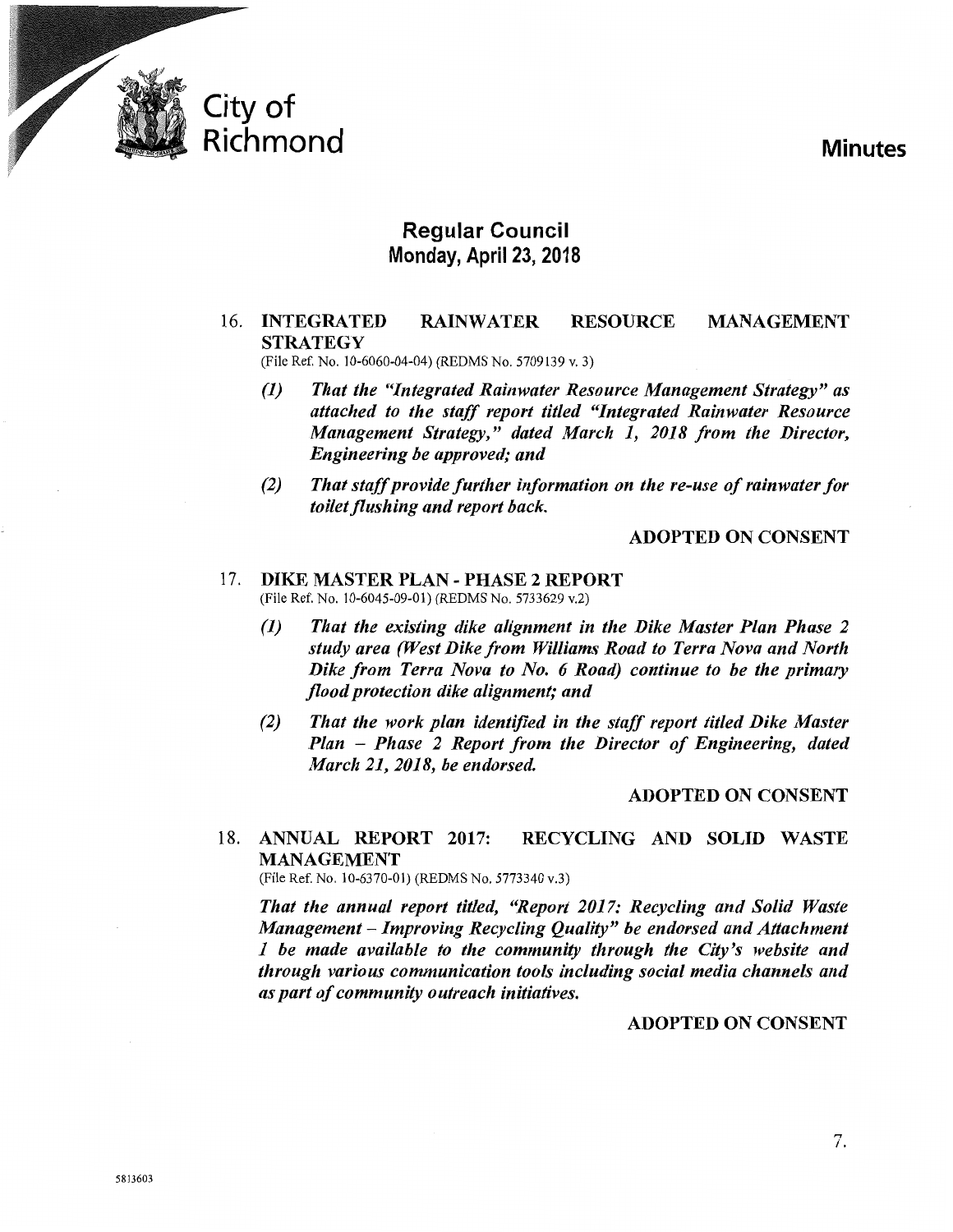

## **Regular Council Monday, April** 23, **2018**

## NON-CONSENT AGENDA ITEMS

## FINANCE AND CORPORATE SERVICES DIVISION

#### 19. ANNUAL DEVELOPMENT COST CHARGES AMENDMENT BYLAW

(File Ref. No.: 12-8060-20-009844) (REDMS No. 5803874 v. 2; 5803571)

- R18/8-6 It was moved and seconded
	- *(1) That Development Cost Charges Imposition Bylaw No. 9499, Amendment Bylaw No. 9844 be amended to remove the effective date of May 8, 2018;*
	- *(2) That Development Cost Charges Imposition Bylaw No. 9499, Amendment Bylaw No. 9844 be given second reading, as amended; and*
	- *(3) That Development Cost Charges Imposition Bylaw No. 9499, Amendment Bylaw No. 9844 be given third reading.*

### CARRIED

## 19A. STEVESTON UNOPENED LANES - LICENSE AGREEMENTS BETWEEN RICHMOND STREET AND BROADWAY STREET FROM NO. 1 ROAD TO 2<sup>ND</sup> AVENUE

(File Ref. No. 06-2270-30-003) (REDMS No. 5801739 v. 3)

Discussion ensued with regard to (i) the value of the City-owned portion of the unopened lane, (ii) the potential for the proposed license agreement to set a precedent for future agreements, (iii) the potential future multi-family development in the area, and (iv) the potential administrative challenges to the proposed agreement when current residents sell their properties.

R18/8-7 It was moved and seconded

> *(1) That portions of the unopened lane between Richmond Street and Broadway Street from No. 1 Road to 2nd Avenue (the "Unopened*  Lane") be licensed to each adjacent owner(s) that executed and *returned the City's licensing agreement on or prior to April 10, 2018;*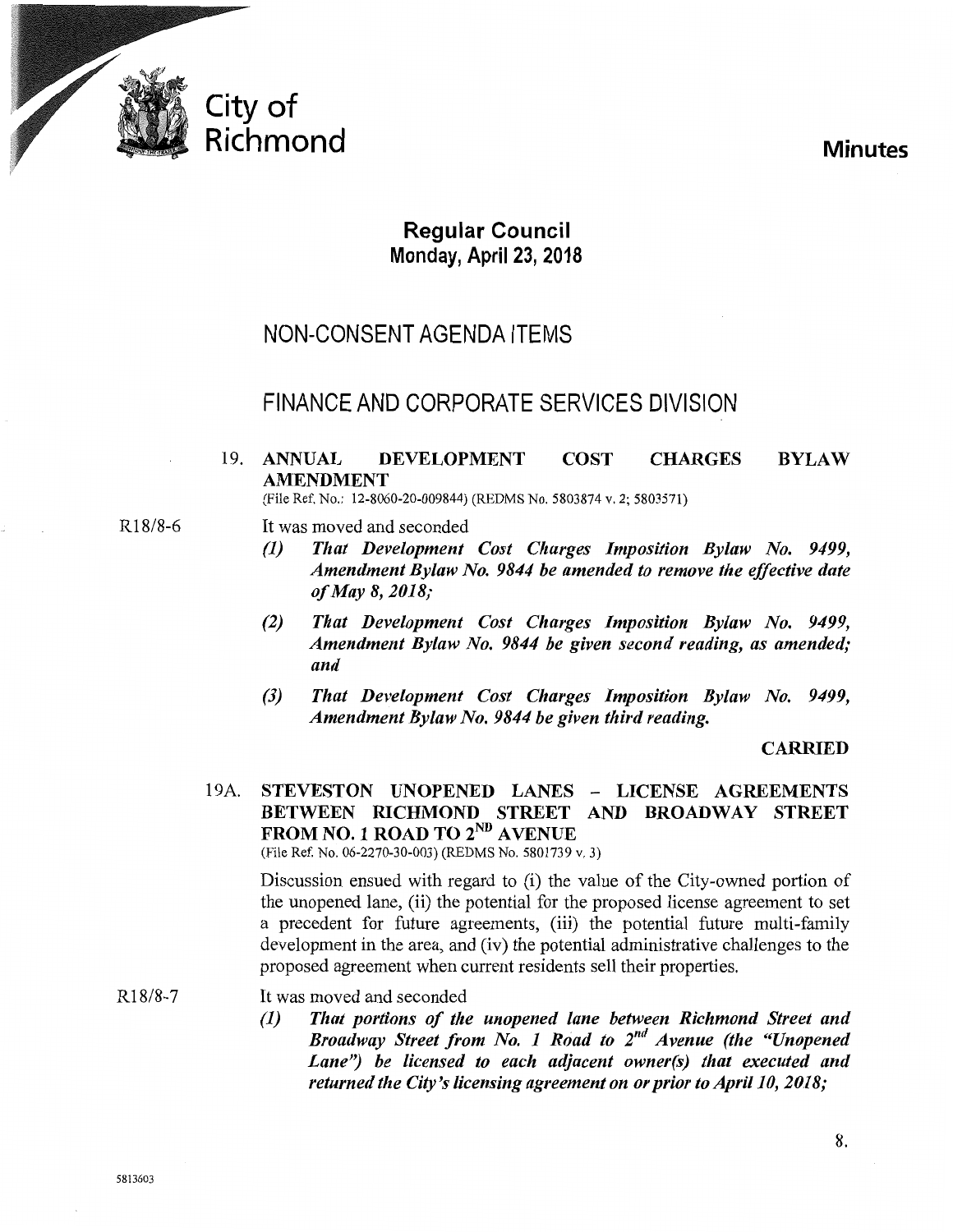

## **Regular Council Monday, April23, 2018**

- *(2) That tlte City surface tlte 10 foot strip of the Unopened Lane abutting any property where tlte owner(s) did not execute and return the License Agreement on or prior to April 10, 2018, with a low maintenance form of surfacing such as gravel and place a fence at tlte current property line;*
- *(3) Tltat in the future,* if *any property owner(s) within the block of the Unopened Lane approaches the City regarding licensing the portion of the Unopened Lane abutting their property, staff be authorized to enter into a License Agreement with an expiry date not later than the other Licenses; and*
- *(4) That staff be authorized to take all necessary steps to complete the matters, including authorizing the Senior Manager, Real Estate Services, to execute all documentation relating to the licenses of the Unopened Lane detailed in the staff report titled "Steveston Unopened Lanes* - *License Agreements between Richmond Street and Broadway Street from No. 1 Road to 2nd Avenue" dated April11, 2018.*

CARRIED Opposed: Mayor Brodie Cllr. Loo

## BYLAWS FOR ADOPTION

It was moved and seconded

R18/8-8

*That the following bylaws be adopted: Public Health Protection Bylaw No. 6989, Amendment Bylaw No. 9830; Housing Agreement (9211/925119271/9291 Odlin) Bylaw No. 9850; Richmond Zoning Bylaw No. 8500, Amendment Bylaw No. 9611; Richmond Zoning Bylaw No. 8500, Amendment Bylaw No. 9687;* 

*Richmond Zoning Bylaw No. 8500, Amendment Bylaw No. 9773; and* 

*Richmond Zoning Bylaw No. 8500, Amendment Bylaw No. 9818.* 

### CARRIED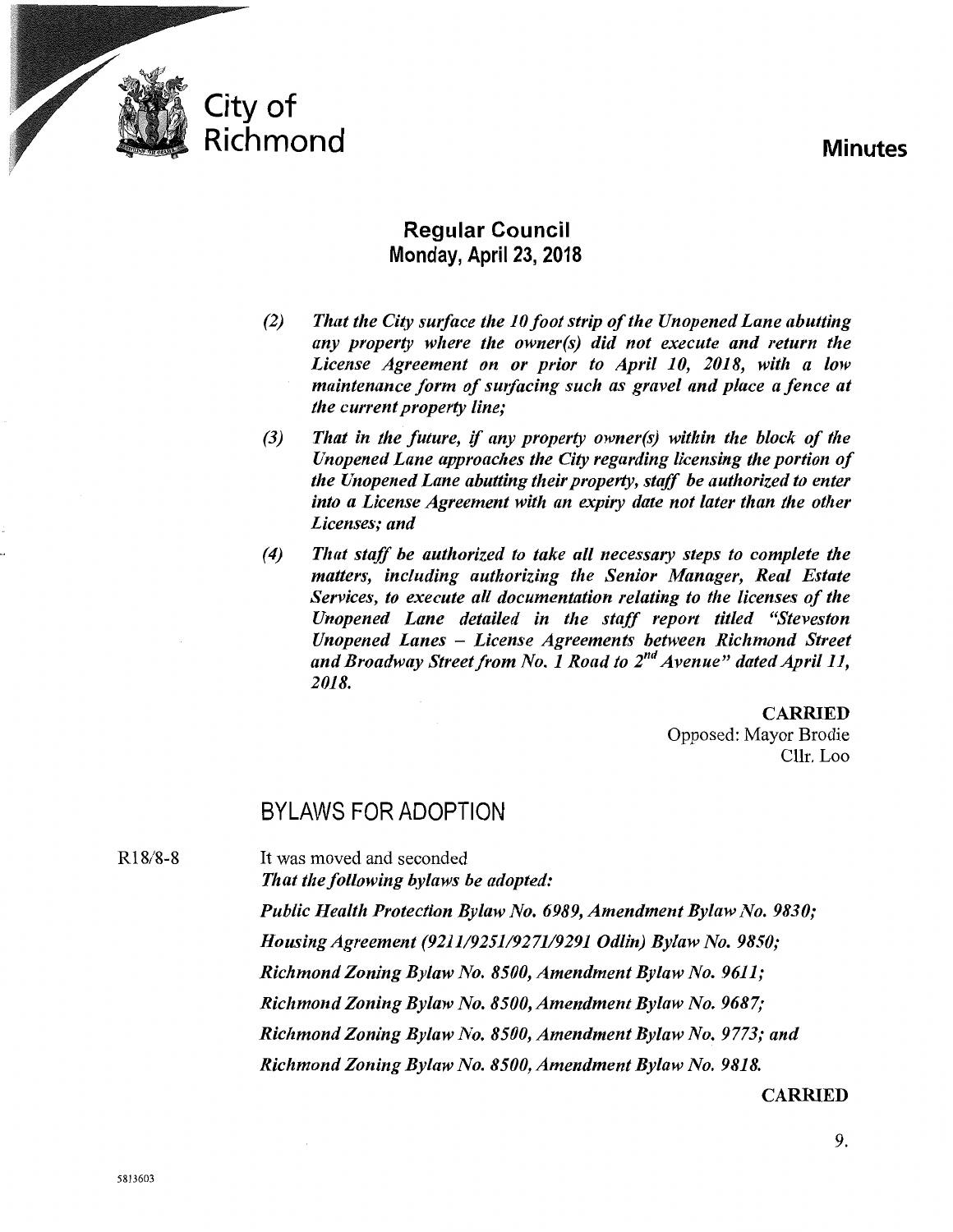

## **Regular Council Monday, April 23, 2018**

There was agreement to consider Richmond Zoning Bylaw No. 8500, Amendment Bylaw No. 9200 and Richmond Zoning Bylaw No. 8500, Amendment Bylaw No. 9682 separately.

R18/8-9 It was moved and seconded *That Richmond Zoning Bylaw No. 8500, Amendment Bylaw No. 9200 be adopted.* 

### CARRIED

R18/8-10 It was moved and seconded *That Richmond Zoning Bylaw No. 8500, Amendment Bylaw No. 9682 be adopted.* 

> CARRIED Opposed: Cllr. Day

## DEVELOPMENT PERMIT PANEL

- R18/8-ll 20. It was moved and seconded
	- *(1) That the minutes of the Development Permit Panel meetings held on March 28,2018 andApril11, 2018 be receivedfor information;*
	- *(2) That and the Chairs' reports for the following Development Permit Panel meetings: November 16, 2016, August 9, 2017, October 25, 2017, November 16, 2017, January 17, 2018, February 28, 2018, and March 14, 2018 be received for information; and*
	- *(3) That the recommendations of the Panel to authorize the issuance of:* 
		- *(a) a Development Permit (DP 15-695475) for the property at 9611, 9631 and 9651 Blundell Road;*
		- *(b) a Development Permit (DP 16-735564) for the property at 3328 Carscallen Road and 3233* & *3299 Sexsmith Road;*
		- *(c) a Development Permit (DP 17-785221)for the property at 10019 Granville A venue;*